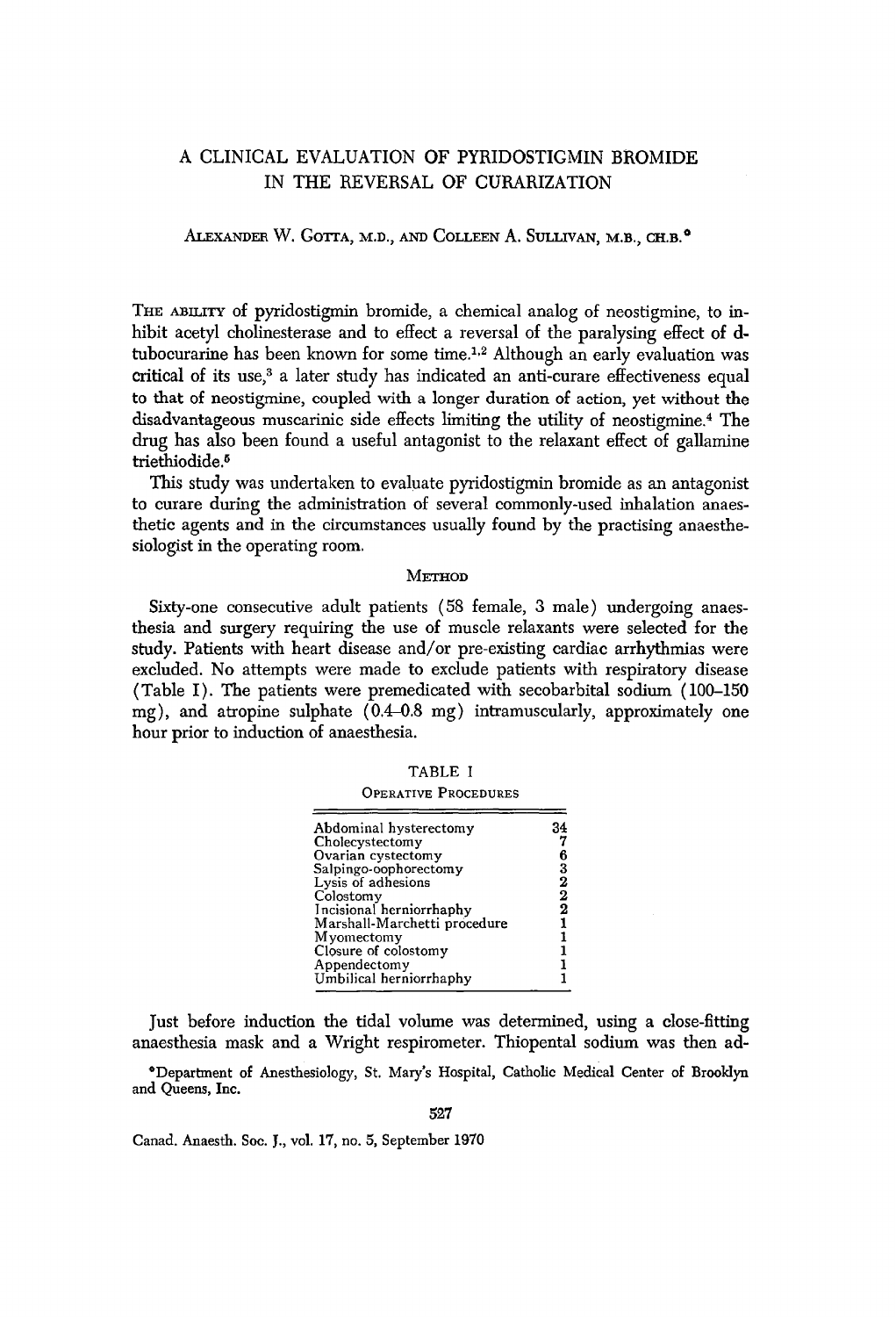## 528 CANADIAN ANAESTHETISTS' SOCIETY JOURNAL

ministered intravenously until there was a loss of eyelid reflex and/or loss of response to calling by name. Inhalation anaesthesia was administered until there was no response to painful stimulation (Table If). A peripheral nerve stimulator (Block-Aid Monitor) was then attached with needle electrodes over the ulnar nerve at the elbow and wrist, and the response to single stimulation, tetany, and the presence or absence of post-tetanic facilitation was noted. Base line tetany was assigned a value of 4+, and diminished *tetanic* responses were graded on a scale down to 1. Endotracheal intubation was effected after the intravenous administration of succinylcholine chloride (40-60 mg), and inhalation anaesthesia was continued.

TABLE II

#### ANAESTHETIC AGENTS

| Cyclopropane   | 26 |
|----------------|----|
| Methoxyflurane | 20 |
| Diethyl ether  | 10 |
| Halothane      |    |
| Nitrous oxide  |    |

Throughout the operative procedure an attempt was made to maintain the patients in "light anaesthesia," i.e. analogous to plane I, stage III of Guedel's classification. After the responses to ulnar nerve stimulation had returned to normal, d-tubocurarine was administered, initially as a 3 mg test dose, then in amounts necessary to produce a relaxed abdomen compatible with the performance of surgery. Further doses of curare were added as needed to maintain adequate relaxation.

The response to nerve stimulation was monitored at frequent intervals, as were the blood pressure and pulse. Lead 2 of the electrocardiogram was monitored continuously. After closure of the peritoneum, the pharynx and trachea were cleared of secretions, and pyridostigmin bromide  $(10 \text{ mg})$  was administered intravenously, with careful observation of vital signs, electrocardiogram, tidal volume, and particularly changes in response to nerve stimulation.

The ability to maintain a well sustained response to a tetanizing current was taken as the end-point indicator of the complete reversal of curare effect.<sup>4</sup> Pharyngeal and tracheal secretions were aspirated frequently and graded as light, moderate, moderately heavy, and heavy. Initially, atropine was not administered with the pyridostigmin. However, because of the high incidence of heavy secretions, atropine later was added in doses of 0.5 or 1.0 mg, immediately following the pyridostigmin. In order to obviate the development of severe arrhythmias, atropine was not administered in doses greater than 0.5 mg when cyclopropane anaesthesia had been used.<sup>6</sup> If tetany was not well sustained after 15 minutes, an additional 10 mg of pyridostigmin was used, this time without atropine. Another 10 mg of the drug was added again after 15 minutes, if necessary. All patients were monitored until the tetanic response was well maintained.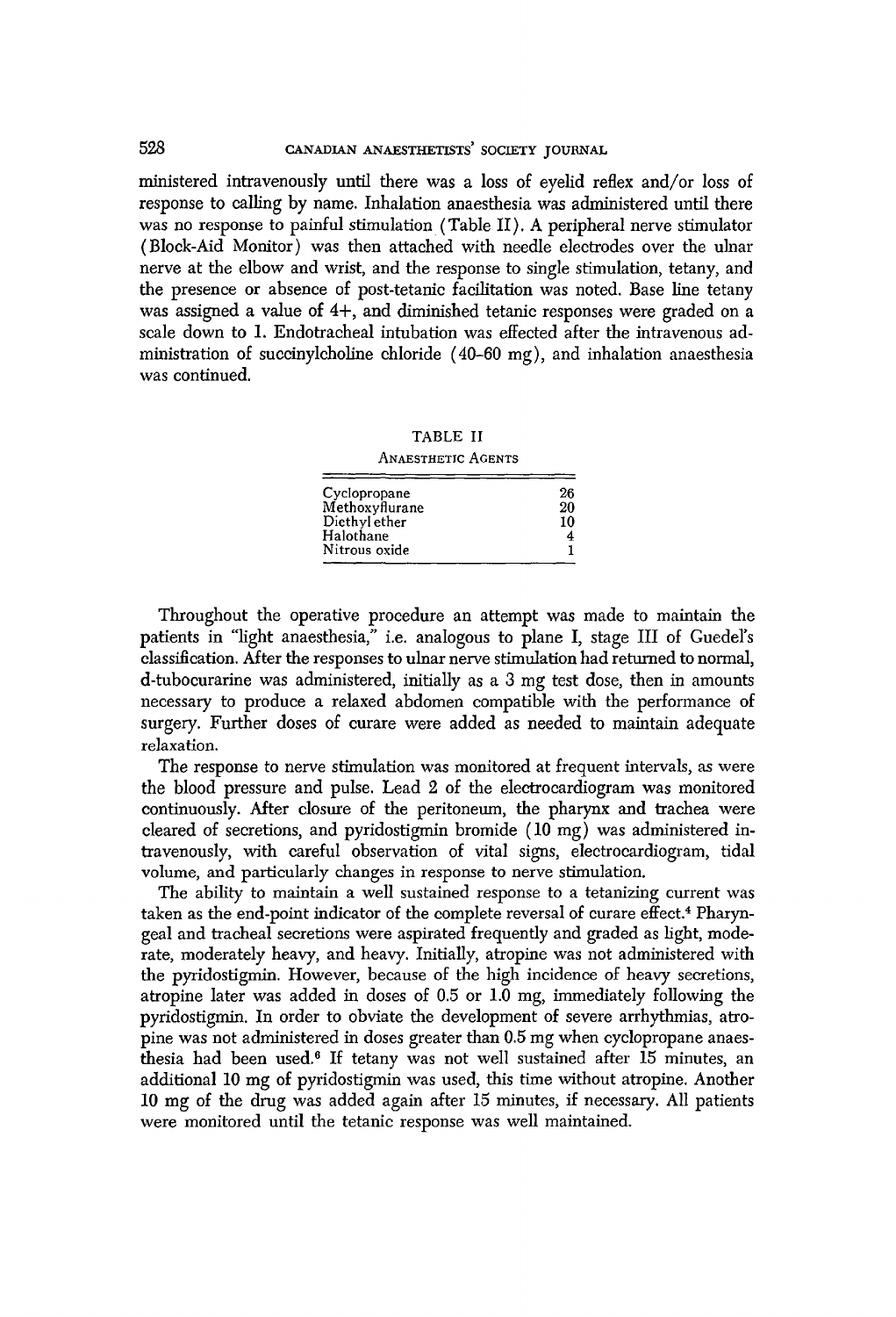#### RESULTS

Pyridostigmin bromide reversed the relaxant effect of d-tubocurarine in all 61 cases. Ten milligrams of the drug were sufficient in 49 patients, and 20 milligrams in 11. One patient required 30 milligrams. The mean duration of cyclopropane anaesthesia was 101 minutes; of ether, 131 minutes; of methoxyflurane, 124 minutes; of halothane, 96 minutes; and of nitrous oxide, 90 minutes. No attempt was made to administer curare on a dose-per-unit-weight basis, since studies have indicated this technique to be inadequate and misleading. 7-9

Surprisingly, the amount of curare used did not vary markedly with the anaesthetic agent (Table III). However, the mean time for the reversal of curare varied markedly from a low of 3 minutes for both halothane and nitrous oxide to a high of 28 minutes for diethyl ether, with a overall mean time of 12 minutes (Table IV). This time for reversal during ether anaesthesia is significantly different from the overall mean. Excluding the longest reaction time of 93 minutes, the average for diethyl ether is still significantly different at 21 minutes. The anaesthetic agents thus fell into two groups on the basis of pyridostigmin reversal of curare, the "quick-reacting group" of eyclopropane, methoxyflurane, halothane, and nitrous oxide, and the "slow-reacting agent" diethyl ether. The reversal times were significantly low during halothane and nitrous oxide anaesthesia. However, the samples are so small as to be of questionable statistical validity.

No atropine sulphate was administered in 12 patients; 0.5 mg were administered in 24, and 1.0 mg in 21. If significant alterations in heart rate are arbitrarily

#### TABLE III

MEAN DOSES OF CURARE USED WITH VARIOUS AGENTS

| Agent          | Curare<br>(mg) |
|----------------|----------------|
| Cvclopropane   | 11             |
| Methoxyflurane | 13             |
| Diethyl ether  | 12             |
| Halothane      | 15             |
| Nitrous oxide  | 18             |
| Overall        | 12             |

|  |  | TABLE - |  |  |
|--|--|---------|--|--|
|--|--|---------|--|--|

MEAN TIME FOR REVERSAL OF CURARE

| Agent          | Reversal<br>time<br>(min) | Range<br>(min) |
|----------------|---------------------------|----------------|
| Cyclopropane   | 8                         | $1 - 22$       |
| Methoxyflurane | 11                        | $2 - 30$       |
| Diethyl ether  | 28                        | $5 - 93$       |
| Halothane      |                           | $2 - 5$        |
| Nitrous oxide  | $\frac{3}{3}$             |                |
| Overall        | 12                        |                |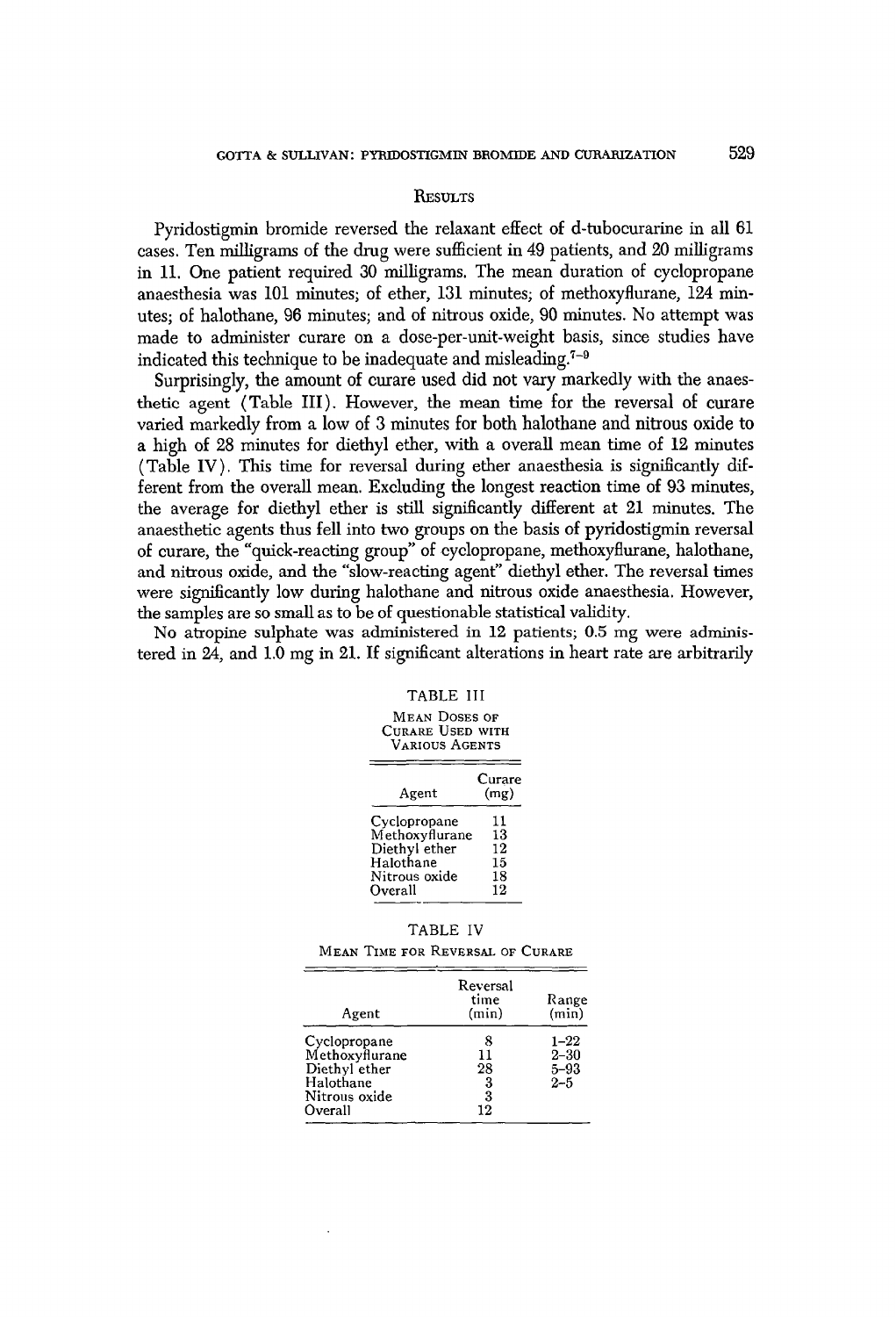defined as a change of 10 per cent or more within 15 minutes after administration of the drug(s), then the use of pyridostigmin without atropine, in the presence of eyclopropane, produced a bradycardia in nine of twelve patients, and in all four patients receiving methoxyflurane. No other combination regularly produced bradycardia, the addition of 0.5 mg of atropine producing tachycardia in 11 of 14 during cyclopropane anaesthesia. The use of 1.0 mg of atropine produced tachycardia in seven of eight ether patients and in eight of thirteen methoxyflurane patients. These changes in rhythm were transient and not associated with changes in other vital signs.

Five patients developed marked bradycardia  $-$  i.e. a pulse rate less than 60. None of the five had received atropine with the pyridostigmin. In three of the five, bradycardia of such severity resulted as to warrant subsequent intravenous administration of small amounts (0.2 mg) of atropine for correction. In one patient two doses of 0.2 mg each were necessary. Three of the five patients developed sinus bradyeardia and two a-v dissociation with bradycardia. One sinus bradycardia reverted spontaneously to normal sinus rhythm, as did one A-V dissoeiation. All five arrhythmias occurred in patients receiving cyclopropane (Table V). All serious bradycardias occurred within ten minutes of administration of pyridostigmin and in no instance was there an associated hypotension. The arrhythmias treated with atropine responded promptly.

| ARRAILEMHAS          |                                   |                 |                               |                   |  |
|----------------------|-----------------------------------|-----------------|-------------------------------|-------------------|--|
| Anaesthetic<br>agent | Arrhythmia                        | Pulse<br>change | Treatment                     | Pulse<br>response |  |
| Cyclopropane         | sinus bradycardia                 | $80 - 48$       | atropine<br>$0.2$ mg i.v.     | 68                |  |
| Cyclopropane         | sinus bradycardia                 | $92 - 52$       | none                          | 56                |  |
| Cyclopropane         | sinus bradycardia                 | $72 - 48$       | atropine<br>$0.2$ mg i.v.     | 56                |  |
| Cyclopropane         | atrio-ventricular                 | $80 - 45$       | atropine                      | 48                |  |
|                      | dissociation                      |                 | $0.2$ mg i.v.<br>and repeated | 80                |  |
| Cyclopropane         | atrio-ventricular<br>dissociation | $80 - 60$       | none                          | 60                |  |

TABLE V **A** PRIVTHMIAS

ţ,

Moderately heavy or heavy secretions developed at some time in the operating room or recovery room in 11 patients receiving no atropine (69 per cent), in 17 patients receiving 0.5 mg (71 per cent), and in one patient receiving 1.0 mg (5 per cent). These secretions were occasionally very marked and, in one instance, were thought to have caused severe laryngospasm in the recovery room.

Four patients in the study had histories of asthma and one had chronic bronchitis. There was no evidence of bronchospasm or decreased pulmonary compliance in these patients or in any of the study group.

There was no correlation between tidal volume and response to nerve stimulation. Indeed, during the administration of diethyl ether the tidal volume was frequently at, or greater than, preoperative levels, coexisting with marked depression of response to nerve stimulation. This phenomenon, however, was not noted with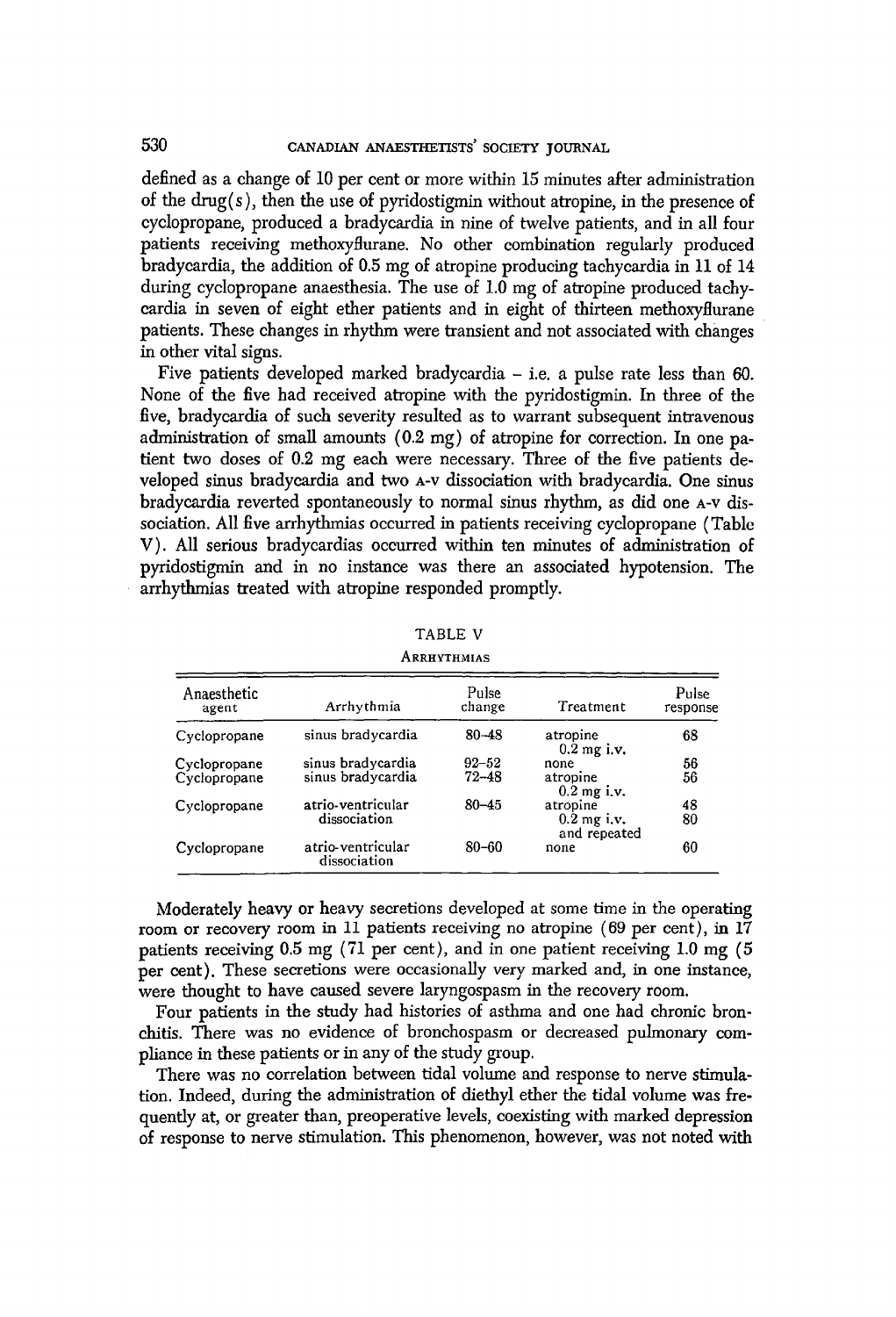the other agents, the usual observation being decreased tidal volume persisting for some time after restoration of 4+ tetanic response. Tidal volume in all instances eventually returned to preoperative levels.

The diminished ventilation at the end of anaesthesia and after restoration of 4+ tetanic response was felt not to reflect a continuing muscle relaxant effect, but rather a manifestation of the residual respiratory depressant effect of the inhalation anaesthetic agent, hypocapnia secondary to hyperventilation, together with such factors as response to the presence of the endotracheal tube in the lightly anaesthetized patient.

### **DISCUSSION**

The relaxant effect of curare is easily and quickly measured by the use of a nerve stimulator. The response to single stimulus is unreliable, since full reversal of curare may not be present when twitch response has apparently returned to base line levels.<sup>4</sup> Several times we observed apparent complete return of single twitch response, only to find diminished response to tetanic stimulation.

Not only is return of tidal volume to preanaesthetic levels an unreliable indicator of curare reversal,<sup>4,8</sup> but reliance upon this method alone contains within itself the seeds of catastrophe. A dichotomy may exist between residual relaxant effect and tidal volume. The same hyperventilation that produces respiratory depression or even arrest produces an apparent reversal of curare via the same mechanism, i.e. depression of arterial  $\overline{P_{CO_2}}^{10-12}$  Respiratory alkalosis consistently produces a heightening of response to nerve stimulation. Normal tetanic response with respiratory depression may be misleading if the respiratory depression is due to hypocapnia, since, as the arterial  $P_{\text{CO}_2}$  rises to normal levels, the curare effect may return in part, thus decreasing ventilation through partial paralysis of the respiratory muscles. Continued respiratory depression, without the advantages of assisted or controlled ventilation, will lead quickly to respiratory acidosis, a situation which will enhance residual curare effect.<sup>13</sup> Thus a vicious circle may be created in which respiratory depression leads to respiratory acidosis, leading in turn to increased relaxant effect which will in turn increase respiratory depression. The patient in the operating room whose respiratory centre is responding to painful stimuli, motion, and the general activity associated with the end of the surgical procedure may have an apparently normal tidal volume. 14 However, in the recovery room, with the diminution of sensory input, tidal volume may decrease, especially ff a respiratory depressant narcotic is used for pain relief. Thus the cycle of respiratory acidosis and heightened curare effect may be activated.

Ideally, the anaesthesiologist should demand a normal response to tetanic stimulation, coupled with normal arterial  $P_{\text{CO}_2}$ , or at least normal ventilation. Cumulation studies have indicated a subclinical effect of curare which may extend hours into the period after the last administration of the drug.<sup>8</sup> For how many hours after the use of the drug its residual effect may be unmasked by respiratory acidosis is as yet conjectural. Prudence, however, demands either adequate reversal of curare at the end of anaesthesia or adequate mechanical ventilation for several hours into the postoperative period.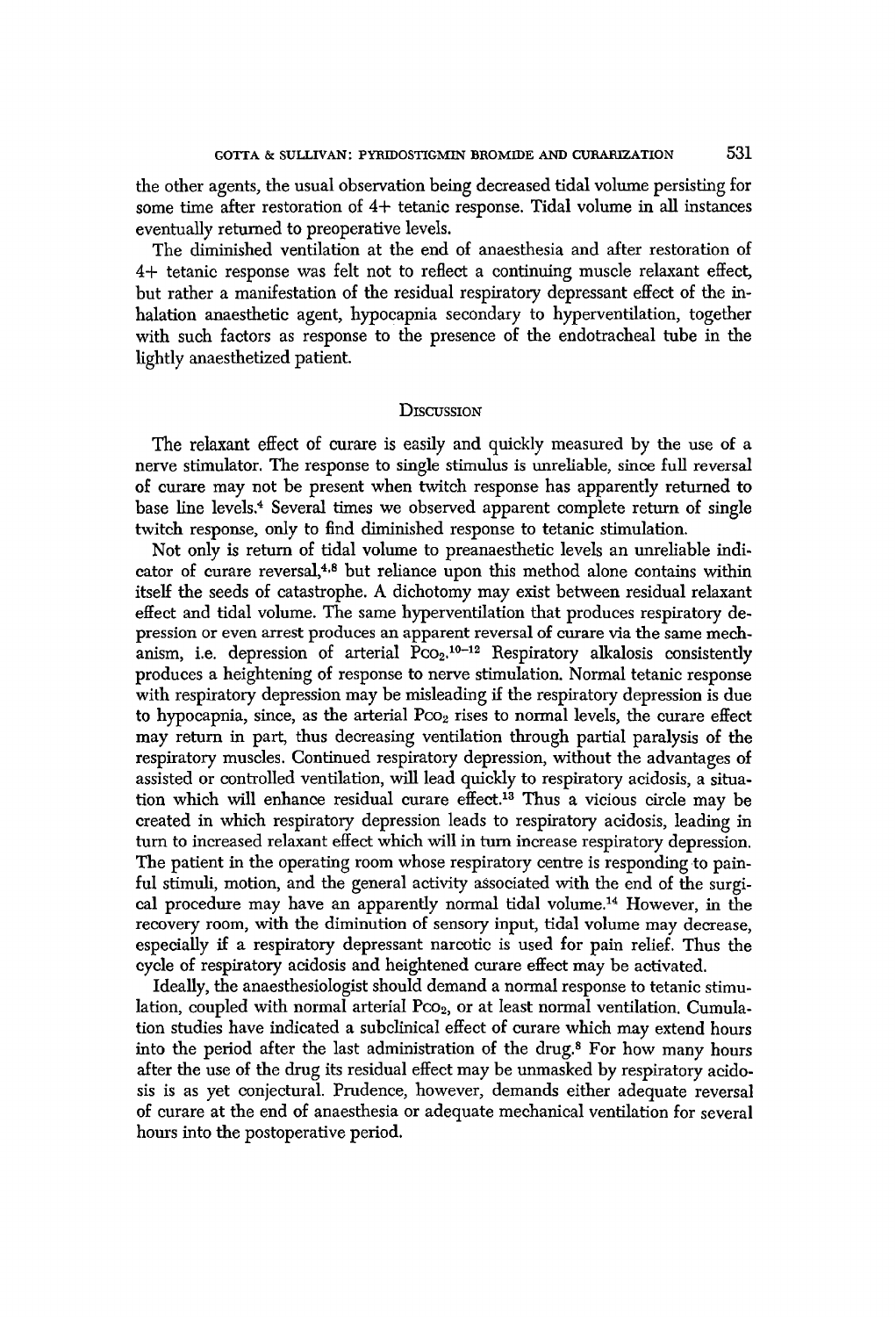Another hazard of an adequate tidal volume without adequate curare reversal is the sanguine feeling often adopted by the clinician who sees his patient breathing well and thus becomes oblivious to the fact that residual relaxant effect may limit respiratory reserve and vital capacity, to the point where clearing of secretions is impossible. Thus the stage is set for constant tidal volume, pooling of secretions, and the development of atelectasis, shunt effects, and pneumonitis.<sup>15,16</sup>

All patients in the study demonstrated residual relaxant effect at the end of anaesthesia, and only one case was discarded because of spontaneous reversion to 4+ tetanic response. Experience, then, indicates that the average patient who has received curare leaves the operating room at least partially paralysed, *unless the*  drug has been antagonized.<sup> $7,8$ </sup>

Although disputed by some, $17,18$  the accepted mode of action for reversal of curare effect is inhibition of acetyl cholinesterase.<sup> $7,19,20$ </sup> Pyridostigmin has been estimated to have  $1/8$  to  $1/20$  the anticholinesterase activity of neostigmine.<sup>21,22</sup> Its toxicity in a variety of animals is  $1/5$  that of neostigmine.<sup>21</sup> Reversal of curare by neostigmine ordinarily requires the use of 4 to 5 mg of the drug.<sup> $7,9$ </sup> In our series, reversal was produced with 10 mg of pyridostigmin in 84 per cent of our patients. Thus the anticurare potency of the drug is approximately one-half that of neostigmine.

Edrophonium has the most rapid onset of action of any commonly-used curare antagonist. 22 However, its action is transient. Pyridostigmin, while slower in onset than either edrophonium or neostigmine, has a longer course of action.<sup>22</sup>

When used without concurrent atropine, the vagomimetic action of pyridostigmin has a tendency to produce troublesome arrhythmias and heavy pharyngeal and tracheal secretions. The addition of 0.5 mg of atropine appears to afford some protection against arrhythmias, but none against secretions. Secretions could be guarded against only with the use of 1.0 mg of atropine. However, marked, if transient, tachyeardia was frequently seen at this dose level. While not troublesome in our series, this could be a problem in patients who might not tolerate it for even brief periods of time, for example patients with mitral stenosis or marked ischaemic heart disease.

Pyridostigmin bromide thus rivals neostigmine in its ability to antagonize the paralysing effect of d-tuboeurarine. Unfortunately, however, both drugs share the troublesome side effects associated with vagomimetlc drugs. Since the onset of action of pyridostigrnin is relatively slow it might be possible to administer the drug and delay the administration of atropine, so that the effect of the two drugs would occur concurrently and the muscarinic effects would be antagonized at the very time of their occurrence. This would require very fine timing, however, and would be subject to the *vagaries* of individual human variation. Furthermore, the onset of action did not occur uniformly in all aspects. Changes in heart rate and rhythm preceded the development of increased secretions, and both of these preceded significant changes in the degree of neuromuscular blockade.

There was little difference in response to pyridostigmin when the anaesthetic agent was either methoxyflurane or cyclopropane. However, the restoration of normal tetanic response was markedly prolonged in the presence of diethyl ether. Perhaps this is representative of the additive effect of ether and curare in their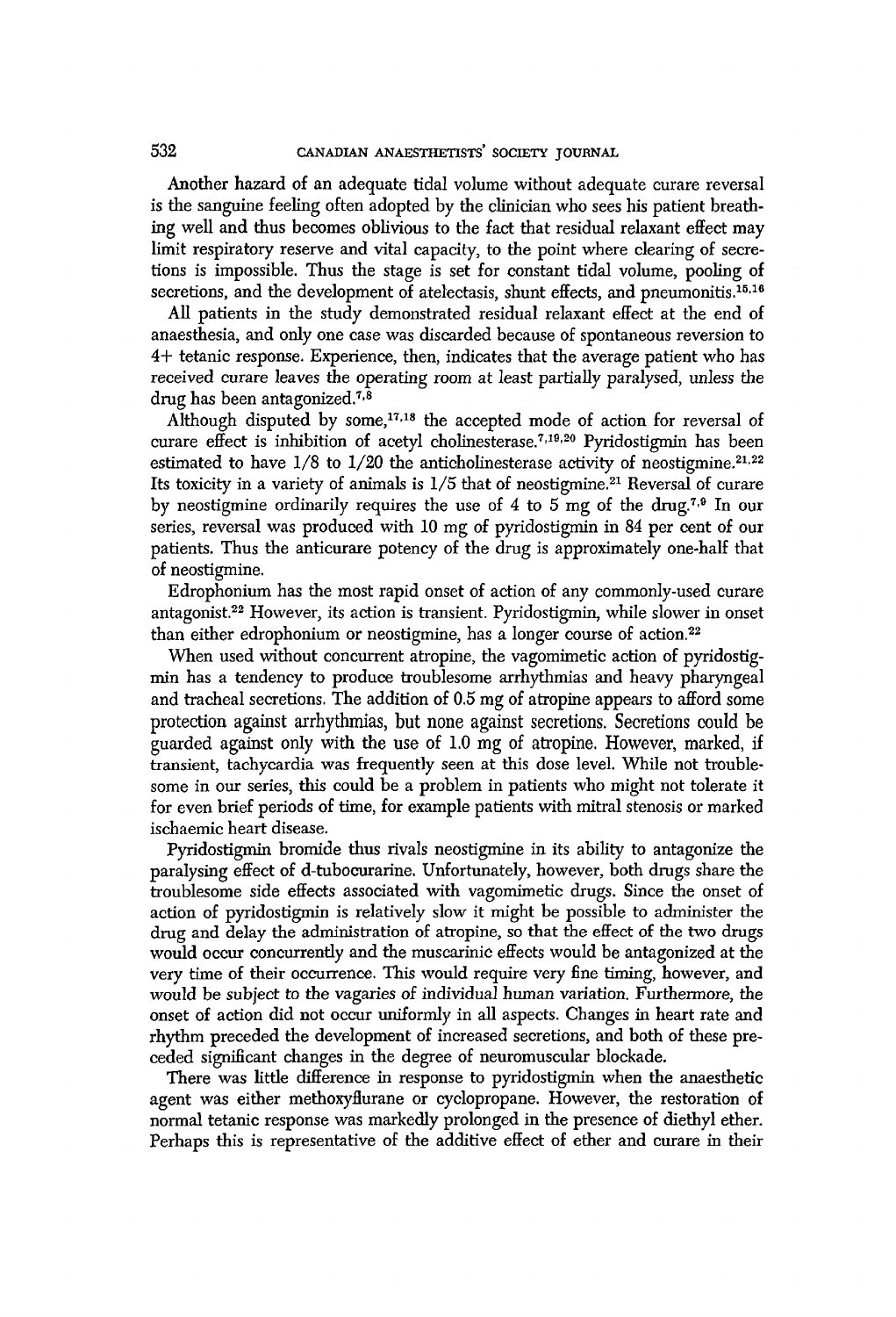action at the motor end plate, $2^3$  and the curare might be more quickly reversed ff a larger dose of pyridostigmin were used initially. This difference in response also suggests that the mechanism of the muscle relaxant effect of methoxyflurane is not the same as that of diethyl ether.

### **SUMMARY**

Pyridostigmin bromide in doses of 10 to 20 mg is an effective antagonist of dtuboeurarine when used in the presence of cyelopropane, diethyl ether, methoxyflurane, nitrous oxide, or halothane. When it is used without concurrent atropine, heavy pharyngeal and tracheal secretions are often found, and vagomimetic cardiac arrhythmias are not uncommon. Protection against secretions and vagal arrhythmias can be obtained only with the simultaneous use of 1.0 mg of atropine sulfate. But, at this dose level, transient tachycardia may occur. Pyridostigmin, as a curare antagonist, is approximately one-half as potent as neostigmine, but it has a longer course of action. A plea is made for adequate reversal of curare or the use of postoperative respiratory assistance in all instances where curare is used.

#### RÉSUMÉ

Le bromure de pyridostigmine à la dose de 10 à 20 mg est un antagoniste efficace de la d-tubocurarine, lorsqu'il est utilisé avec le cyclopropane, le diéthyl 6ther, le m6thoxyflurane, le protoxyde d'azote ou l'halothane. Lorsqu'on l'utilise sans atropine, il se produit souvent d'abondantes sécrétions pharyngiennes et traeh6ales, et quelquefois des arythmies cardiaques d'origine vagale. On ne peut se protéger contre les sécrétions et les arythmies vagales qu'en utilisant simultanément 1.0 mg de sulfate d'atropine. Mais, à cette dose il peut se produire une tachycardie passagère. Comme antagoniste du curare, la pyridostigmine est environ deux fois moins puissante que la néostigmine, mais son action est plus prolongée. On recommande fortement de renverser l'aetion du curare ou d'assister la respiration en période postopératoire dans tous les cas où le curare est utilisé.

#### REFERENCES

- i. BLASCHKO, H.; BULBRING, E.; & CHOU, T.C. Tubocurarine Antagonism and Inhibition of Cholinesterases. Brit. J. Pharmacol. 4:29 (1949). 2. CHASE, H. F.; BHATTACHABYA, B. K.; & GLASSCO, E.M. Curarizing and Anti-curarizing
- Action of a Group of Neostigmine-like Compounds. J. Pharmaeol. Exper. Therap. *97:*  409 (1949).
- 3. BnowN, A.K. Pyridostigmin. Anaesthesia. 9:92 (1954).
- 4. KATZ, R. L. Pyridostigmin (Mestinon) as an Antagonist of d-Tubocurarine. Anesthesiology. *28:528* (1967).
- 5. McNALL, P. G.; WOLFSON, B.; TUAZON, J. G.; & SIKER, E. S. Use of Pyridostigmin for the Reversal of Neuromuscular Blockade. Anesth. & Analg. *48:1026* (1969).
- 6. JONES, R. E.; DEUTSCH, S.; & TURNDORF, H. Effects of Atropine on Cardiac Rhythm in Conscious and Anesthetized Man. Anesthesiology. *22:67* (1961).
- 7. KArz, R.L. Neuromuscular Effects of d-Tubocurarine, Edrophonium and Neostigmine in Man. Anesthesiology. *28:327* (1967).
- 8. WALTS, L. F. & DILLON, J. B. D-Tuboeurarine Cumulation Studies. Anesth. & Analg. *47:696* (1968).